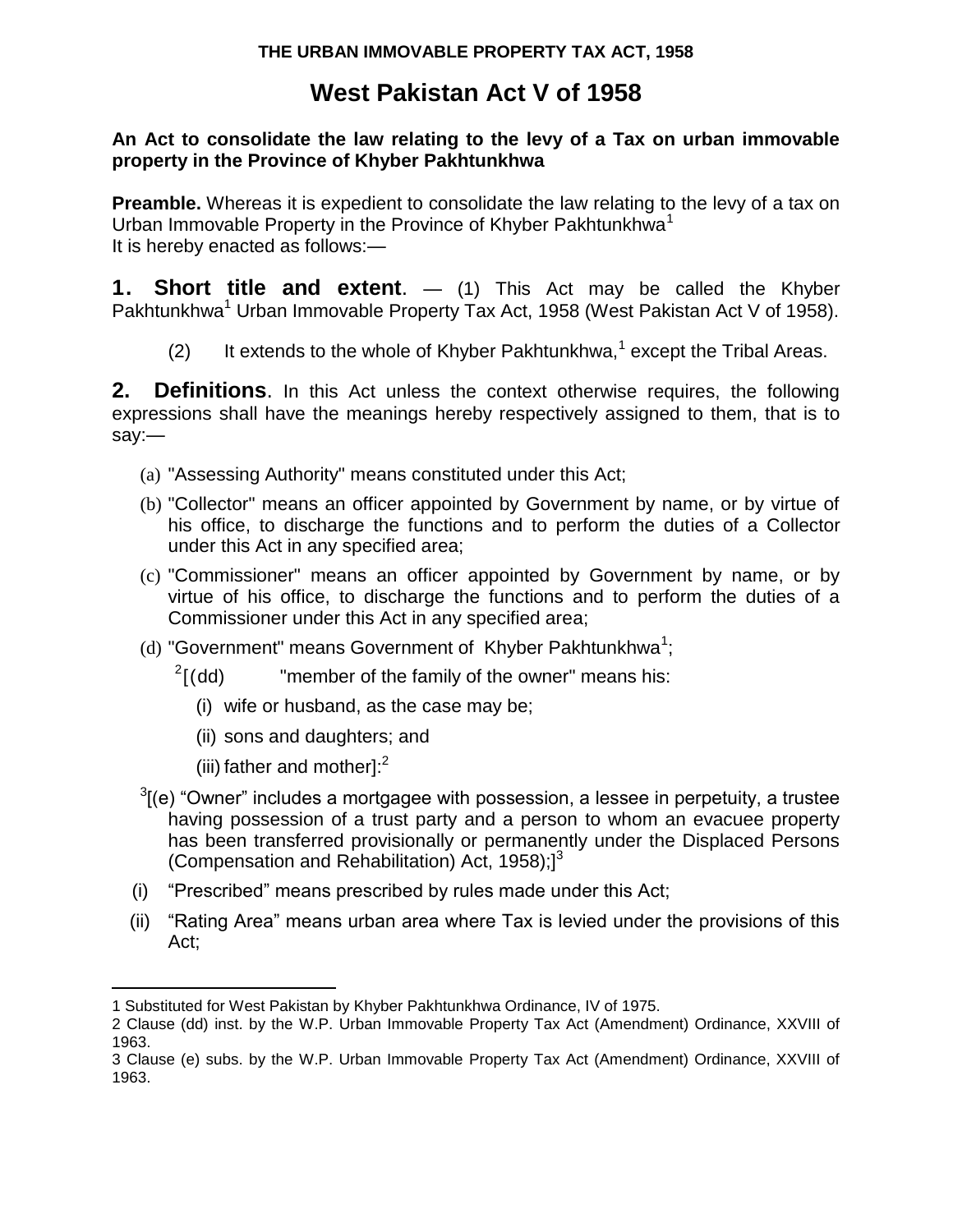$1$ [(ga) "Schedule" means the Schedule to this Act;"] $1$ 

- (iii) "Tax" means the tax leviable under the provisions of section 3; and
- (iv) "Urban area" means an area within the boundaries of a Municipal Corporation, Municipal Committee, Cantonment Board, Small Town Committee, or other authority (not being a District Board) legally entitled to or entrusted by Government with the control of management of a municipal or a local fund.

**3. Levy of tax***.* (1) Government may by notification specify urban areas where tax shall be levied under this Act:

Provided that one urban area may be divided into two or more rating areas or several urban areas may be grouped as one rating area.

 $2$ [ "(2) Subject to the provisions of section 4, there shall be levied, charged and paid a tax, on the basis of annual rental value of buildings and lands in the rating areas (heretofore notified or as may hereafter be notified under this Act)

(a) at the rate specified in Schedule I in respect of residential buildings; and  $^3$ [(b) at the rate specified in Schedule II in respect of commercial buildings:]<sup>2</sup> ]<sup>3</sup>

<sup>4</sup>[Explanation-I. Residential buildings are the buildings which are used for the purpose of dwelling whereas commercial buildings are the buildings along with any appurtenances and installations that may be attached therewith, which are used as office establishment or for carrying on any commerce or trade.

Explanation-II. In case when compartmentalization and partition is carried out in the buildings in such a way to collectively use the building for residential as well as commercial purposes or to house more than one dwellings, the tax in respect of such compartments and partitions shall be levied in a manner as if they are separate buildings." $]$ <sup>4</sup>

5 [\*\*\*\*\*] <sup>5</sup>

 $\overline{a}$ 

(2a)  ${}^{6}$ [A rebate at the rate of 10% of the tax assessed under sub-section(2) shall be admissible to those assessee who pay the tax in advance for the whole year by  $31<sup>st</sup>$  day of August of the year to which it relates]<sup>6</sup>

**Explanation.** The annual value for the purposes of this section shall be the aggregate annual value of all buildings and lands owned by the same person in a rating area."

Clause (ga) inst. vide Khyber Pakhtunkhwa Finance Act 1997, 7<sup>th</sup> July, 1997

<sup>&</sup>lt;sup>2</sup> Substituted Vide Khyber Pakhtunkhwa Finance Act 2001.

<sup>3</sup> Amended Vide Khyber Pakhtunkhwa Finance Act 2008.

<sup>4</sup> Inserted vide Khyber Pakhtunkhwa Finance Act, 2011 (Khyber Pakhtunkhwa Act No.XIII of 2011)

<sup>5</sup> Proviso deleted Vide Khyber Pakhtunkhwa Finance Act 2008.

<sup>6</sup> Inserted vide Khyber Pakhtunkhwa Finance Act 1999.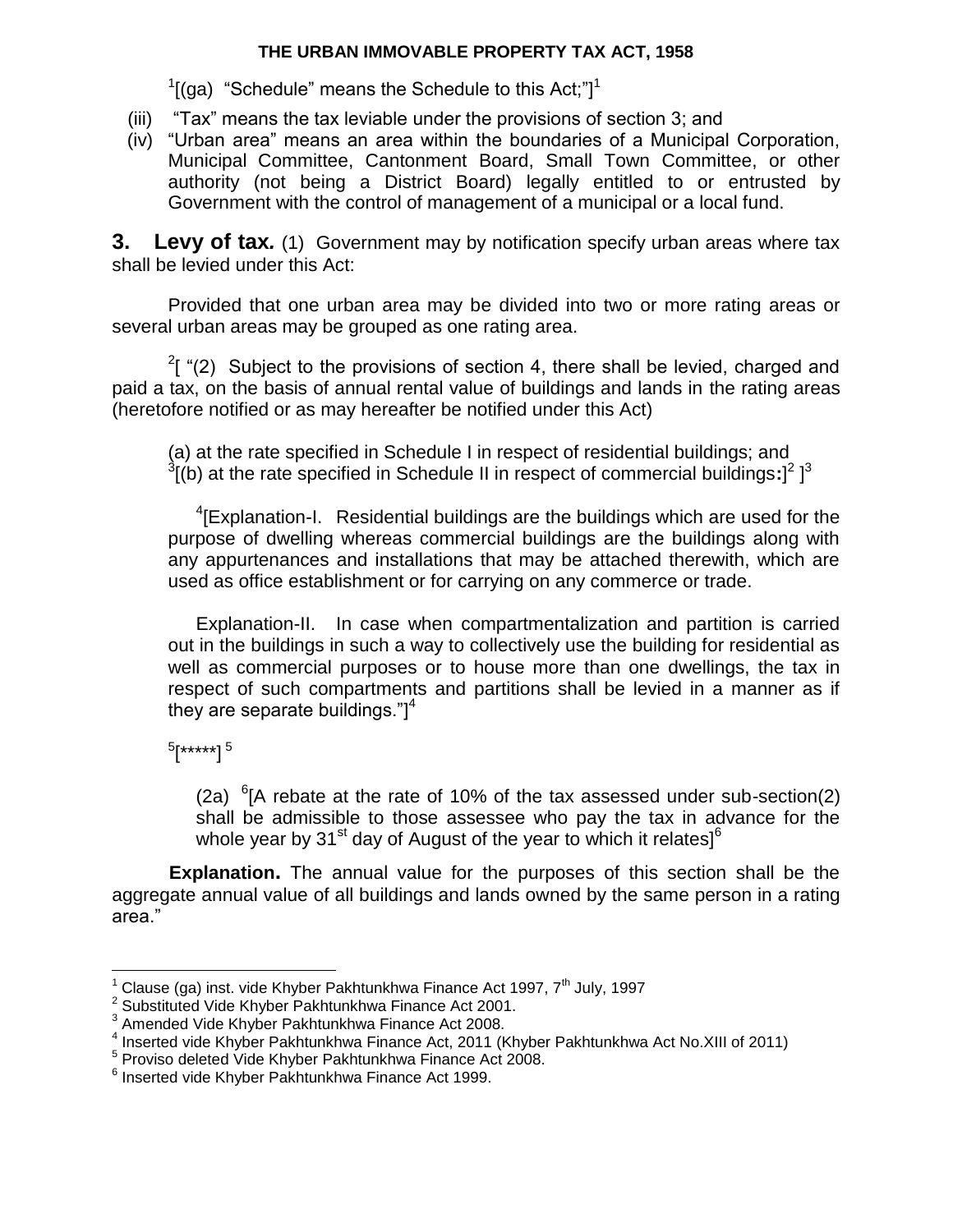### **COMMENTARY**

Unit of property in Rating Area. Under the proviso to sub- section (1) of this section the Government has power to split up a specified area into two or more rating areas or to group together several rating areas into one. The explanation to sub-section (2) of this section adds that the annual value for the purposes of this section shall be the aggregate value of all the buildings and lands owned by the same person in a rating area. In other words , if a person owns (not necessarily possesses) separate buildings and lands in a rating area, the annual value of each of the buildings or the lands may be separately ascertained but the tax is to be paid on the aggregate annual value of all the buildings and lands lumped together or their annual value may be ascertained as a whole in one lump and assessed.

Tax Rates. The consolidated Acts levied a flat rate tax but this Act has levied it on slab rates. No tax is to be paid on the property the annual value of which is Rs. 90. On the next Rs. 90, 5%, i.e., Rs. 2. 50 on the next Rs. 180 or any part of it, 7% i.e. , Rs.13.50, on the next Rs.700 or any part of it , 15% i.e., 162 on the next Rs.1400 and any amount over and above it, 20% , i.e., Rs. 288. In other words, when the annual value of a building or land is less than Rs.180, no tax is due: when it is rate. 180 or more and less than Rs. 360, tax due is Rs. 2.50 plus Rs. 13.50, i.e., Rs. 16. When the annual value is Rs. 360 and more but less than Rs. 1,080 tax due is Rs. 16 plus Rs. 162, i.e., Rs 178, and when the annual value is Rs.1,080 or any amount over and above it; the tax due is Rs. 162 plus Rs. 288, i.e. , Rs. 450 is the maximum tax leviable and payable under this Act.

Under proviso to sub-section (2) of this section , the Government can remit, by notification, for reasons to be recorded, in whole or in part, the payment of the tax by any class of persons in respect of any category of property. It is clear from the proviso that the tax on any category of property other than that exempted under the provisions of section 4 may also be remitted by the Government. Remission and exemption are distinct. The power of the Government to remit payment of the tax by any class of persons in respect of any category of property does not appear to include that the property itself is not to be taxed. Remission itself implies that the property is liable to tax or has been taxed. This power of the Government is not equivalent to the power to exempt. The power to remit implies the power to cancel the remission as well.

**Under the West Pakistan Urban Immovable Property Tax Act, 1958, the following rating areas were specified: ----**

| Abbotabad Municipality      | <b>Bannu Municipality</b> |
|-----------------------------|---------------------------|
| <b>Abbotabad Cantonment</b> | <b>Bannu Cantonment</b>   |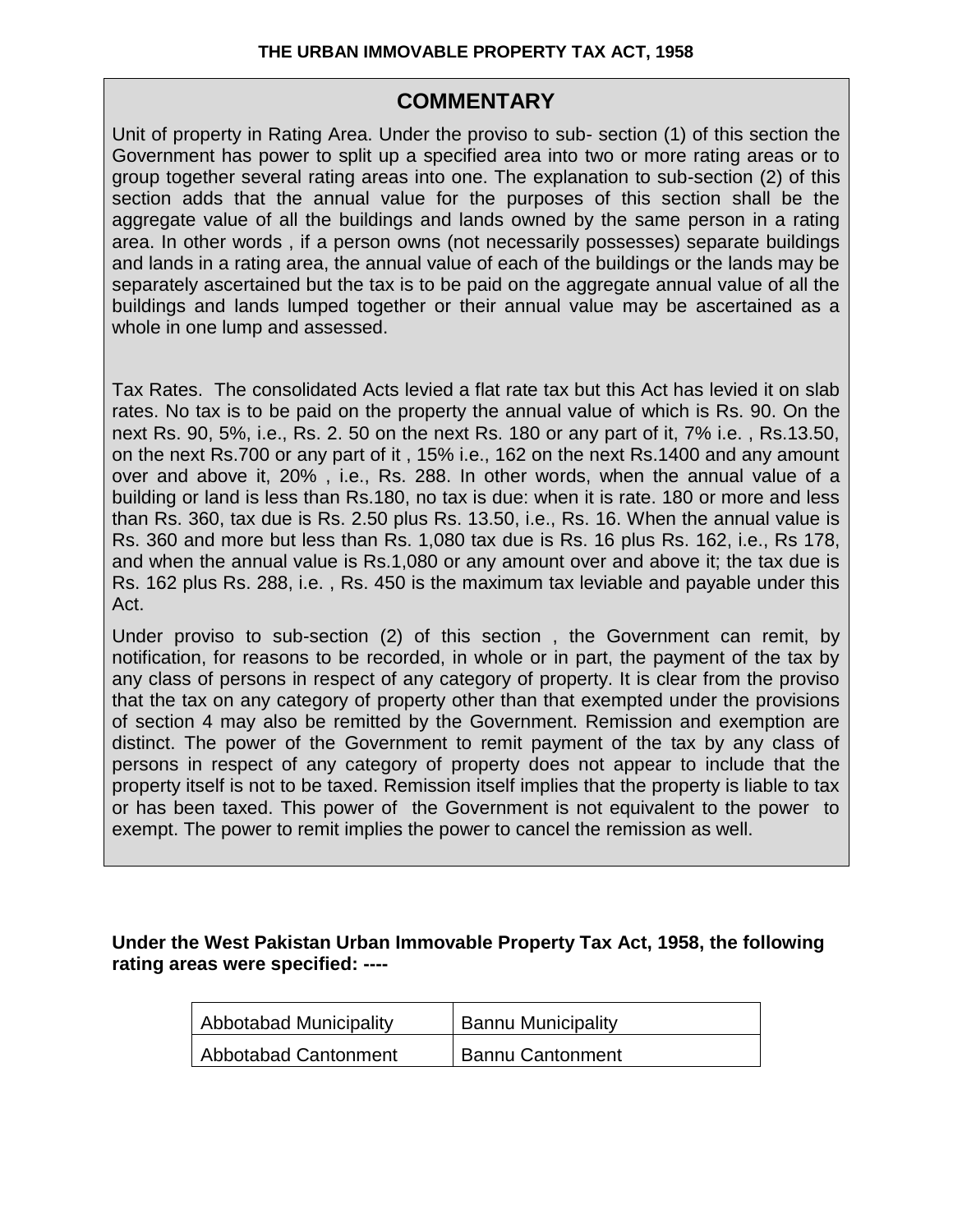| <b>Baffa Notified Area</b>            | Charsadda Municipality                |
|---------------------------------------|---------------------------------------|
| <b>Takhat Bahi Municipality</b>       | <b>Mardan Cantonment</b>              |
| <b>Amangarh Notified Area</b>         | Nowshera Notified Area                |
| <b>Akora Khattak Municipality</b>     | <b>Nowshera Cantonment</b>            |
| Pabbi Municipality                    | Nowshera kalan Notified Area          |
| <b>Hangu Notified Area</b>            | Jhangira Municipality                 |
| <b>Haripur Municipality</b>           | <b>Peshawar Municipal Corporation</b> |
| Hoti Mardan Municipality              | <b>Peshawar Cantonment</b>            |
| Kalachi Notified Area                 | <b>Tank Notified Area</b>             |
| Kohat Municipality                    | <b>Thal Notified Area</b>             |
| <b>Kohat Cantonment</b>               | <b>Risalpur Cantonment</b>            |
| Lakki Notified Area                   | Havilian Rating Area                  |
| Mansehra Notified Area                |                                       |
| <b>Gallis (Galliat) Notified Area</b> | Zaida Rating Area                     |
| Lakki Marwat Municipality             | Shabqadar Rating Area                 |
| Utmanzai Rating Area                  | Dera Ismail Khan Municipality         |
| <b>Karak Municipality</b>             | Dera Ismail Khan Cantt.               |
| <b>Khalabat Municipality</b>          | <b>Tangi Rating Area</b>              |
| <b>Topi Municipality</b>              | Zaida Municipality                    |

(3) The tax shall be due from the owner of buildings and lands.

1 [**3-A**. Out of the Tax collected under the Act from within the limits of a Municipal Committee, a Town Committee or a Cantonment Board, the Government shall after retaining 5% thereof as collection charges pay 85% of the balance to such Municipal Committee, Town Committees or Cantonment Board, as the case may be]

2 [**3-B.Levy of Tax in Cantonment Area.**----Notwithstanding anything to the contrary contained in this Act or in any other law for the time being in force, there shall be charged, levied and paid tax on annual value of buildings and lands in a Cantonment area at a rate not exceeding 20% and not less than 10% of such annual value as may be determined and notified by Government for such rating area or areas keeping in view the standard of development and availability of civil amenities, the general economic condition of the local population and income of the Cantonment Board concerned from other sources.]

 1 Added by the Punjab Govt. vide notification No 1673-11/467 Tax-III dated 8/7/1971

<sup>&</sup>lt;sup>2</sup> Section 3-B added by Punjab Govt. UIP Tax (Amendment) Act, XV of 1976.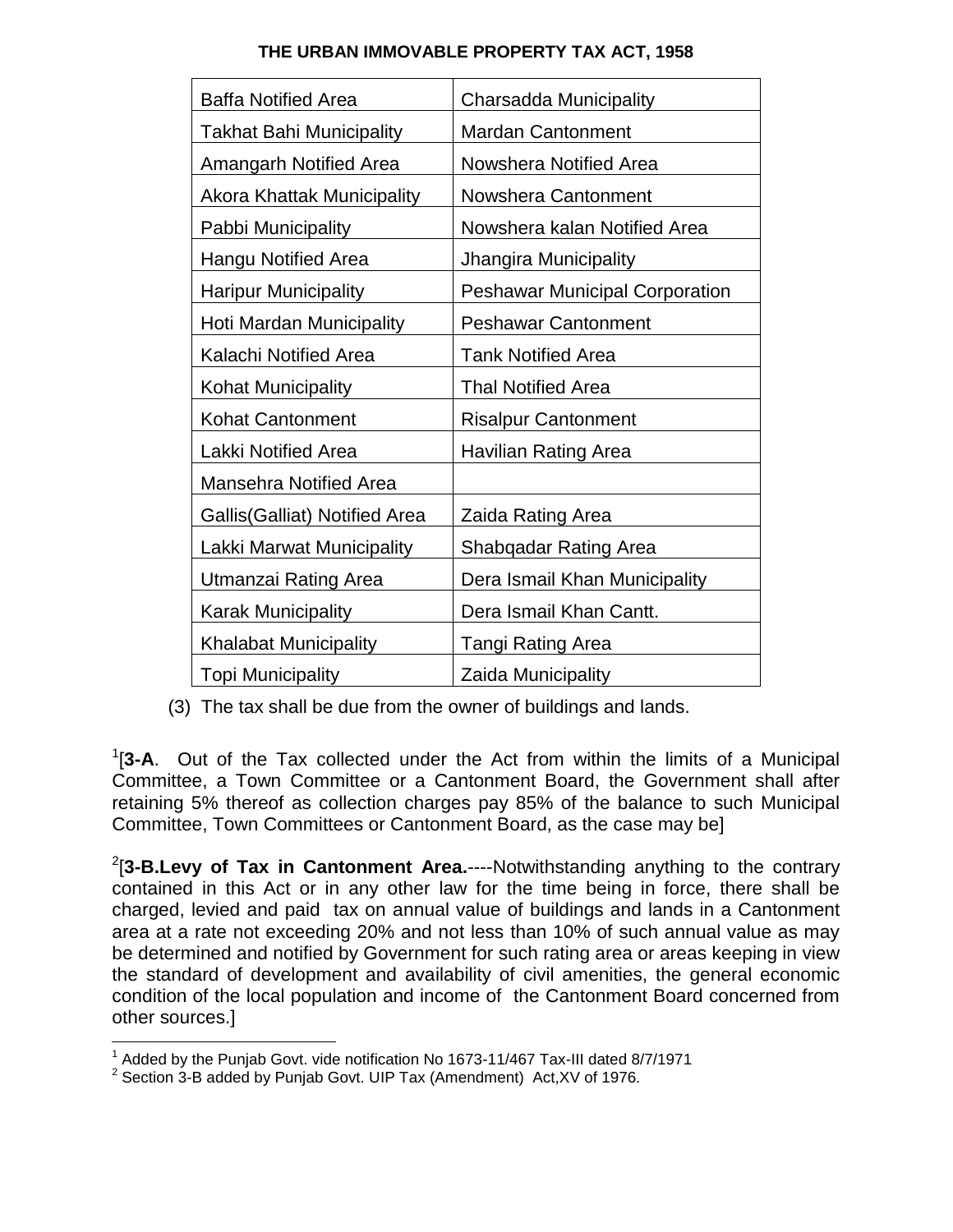## **4. Exemptions. —**

1. The tax shall not be leviable in respect of the following properties, namely:—

 $1$ <sub>[(a)</sub> buildings and lands other than those leased in perpetuity, vesting in the Federal Government;]

 $2$ [(b) buildings and lands other than those leased in perpetuity ;]

(i) Vesting in Government of Khyber Pakhtunkhwa and not administered by a local authority;

(ii) Owned or administered by a local authority when used exclusively for public purposes and not used for purposes of profit;

 $3$ [(c) residential buildings, the area whereof does not exceed five Marlas and the building is occupied by the owner himself:

Provided that the owner does not own any other residential building at the same rating area for which the owner shall submit an affidavit to this effect:

Provided further that if the owner fraudulently avails the concession under this clause, he shall be liable to pay a penalty amounting to five times of the tax so evaded in addition to the tax payable.]

 $4$ <sup>4</sup>[Provided further that the owner of such residential buildings shall not be liable to pay arrears of the tax if any for a period falling before the  $1<sup>st</sup>$  day of July 2004.]

<sup>5</sup>[(cc) residential buildings owned and occupied by widows; provided that if a widow owns more than one residential building in the same rating area, she shall be exempted from payment of tax in respect of only one building which is self occupied by her.]

- (d) public parks and playgrounds and libraries;
- (e) buildings and lands or portions thereof used exclusively for public worship or public charity including mosques, churches, dharamsalas, gurdwaras, orphanages, alms houses, drinking water fountains, infirmaries for the treatment and care of animals and public burial or burning grounds or other places for the disposal of the dead;

<sup>1</sup> Clause (a) Subs by W.P UIP Tax Act (Amendment) Ordinance, X of 1959, S. 4

<sup>&</sup>lt;sup>2</sup> Subs for "building and lands" by the W.P UIP Tax Act, (Amendment) Ordinance, X of 1959

Amendment vide KHYBER PAKHTUNKHWA Finance Act (VI) 2005 29.1.2005

<sup>4</sup> Amendment of Section 4 vide Notification No. Legis(1(22)71/358) dated 16/09/2009.

<sup>5</sup> Substituted vide KHYBER PAKHTUNKHWA Finance Act 2008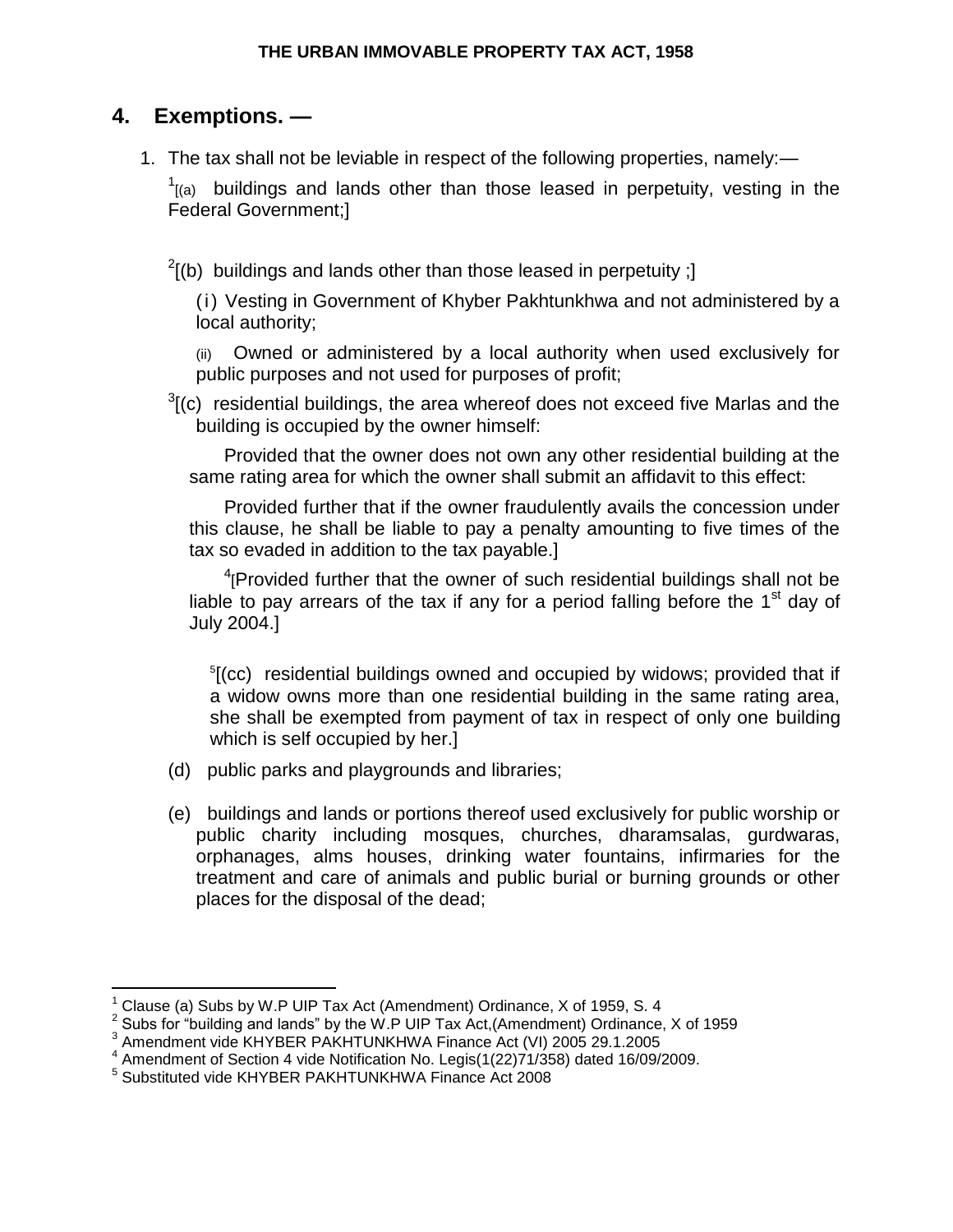Provided that the following buildings and lands or portions thereof shall not be deemed to be used exclusively for public worship or for public charity within the meaning of this section, namely:-

- (i) buildings in or lands on which any trade or business is carried on unless the rent derived from such buildings or lands is applied exclusively to religious purposes or such charitable institutions as may be prescribed:
- (ii) buildings or lands in respect of which rent is derived and such rent is not applied exclusively to religious purposes or to public charitable institutions: and
- $(f)$  $1$ [Buildings and lands belonging to minor orphans who are not assessed to income tax*.*]

 $2$ [2. Notwithstanding anything to the contrary contained in Section 3, there shall not be levied and charged any tax under this Act, in relation to buildings and lands occupied by industrial units in any area declared by Government as "Industrial Estates" for a period of three years with effect from the 1st day of July, 2010.]

**5. Ascertainment of annual value.—** The annual value of any land or building shall be ascertained by estimating the gross annual rent at which such land or building together with its appurtenances and any furniture that may be let for use or enjoyment with such building might reasonably be expected to be let from year to year, less:—

- (a) any allowance not exceeding twenty per centum of the gross annual rent as the Assessing Authority in each particular case may consider reasonable rent for the furniture let with any such building;
- (b) an allowance of ten per centum for the cost of repairs and for all other expenses necessary to maintain such building in a state to command with gross annual rent. Such deduction shall be calculated on the balance of the gross annual rent after the deduction, if any, under clause (a); and
- (c) any land revenue actually paid in respect of such building or land;
- (d) Provided that in calculating the annual value of any building or land under this section the value of any machinery in such building or on such land shall be excluded.

**6. Assessing authority.** (1) There shall be an Assessing Authority for every rating area.

 1 Amended vide Khyber Pakhtunkhwa Finance Act 2001

<sup>&</sup>lt;sup>2</sup> Substituted vide Khyber Pakhtunkhwa Finance Act, 2011 (Khyber Pakhtunkhwa Act No.XIII of 2011)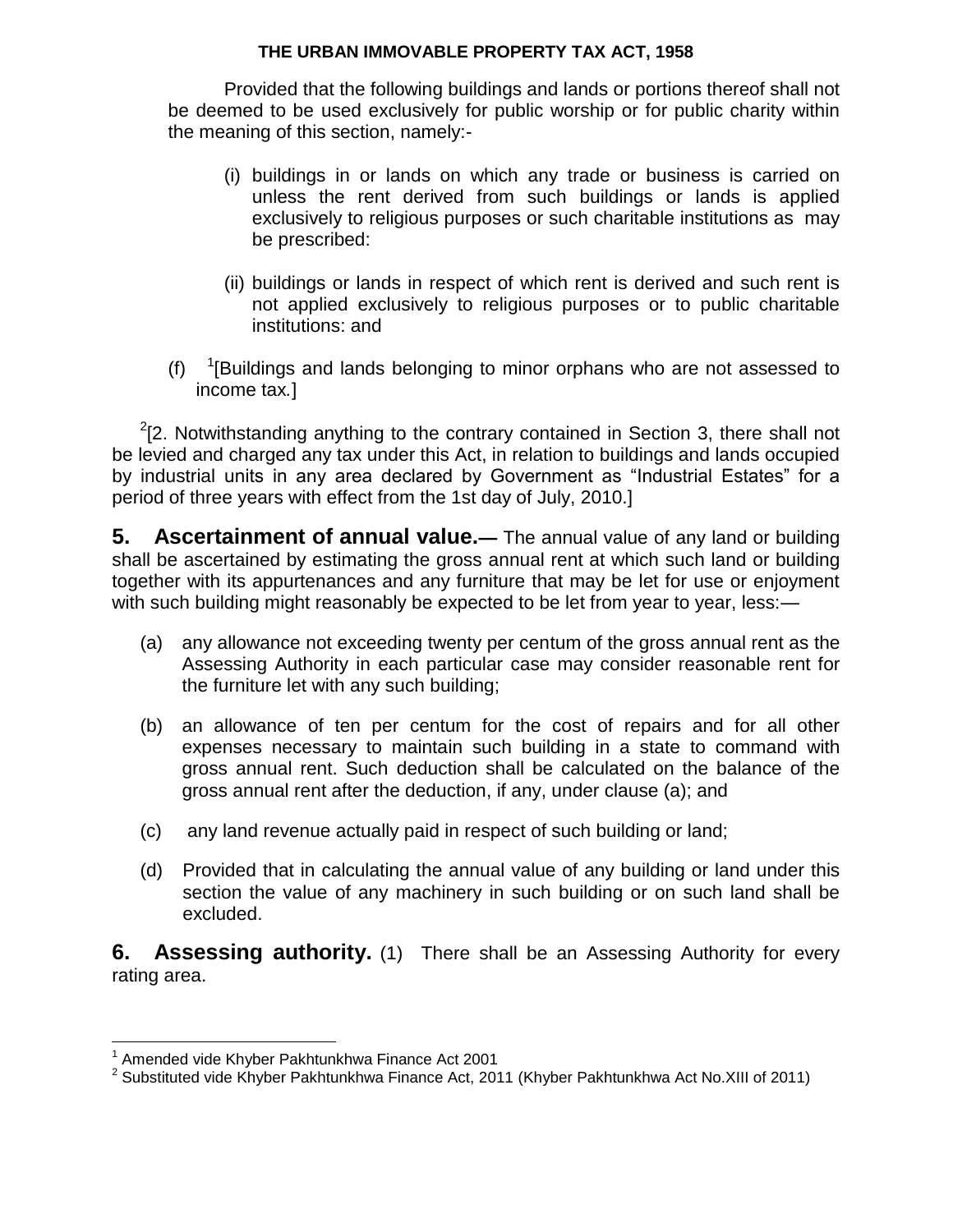(2) The Assessing Authority shall exercise such powers and perform such duties as are conferred on it by this Act or the rule made there under.

**7. Making and Operation of Valuation Lists.** (1) A valuation list shall be made by the prescribed authority in accordance with the rules<sup>1</sup> framed under this Act for every rating area so as to come into force either on the first day of [July], or the first day of [January], and thereafter a new valuation list shall be made from time to time so that the interval between the dates on which one valuation list and the next succeeding valuation list respectively come into force shall be a period of  $2$ [three years]

Provided that Government may by order:

- (a) reduce by a period not exceeding one year or extend by period not exceeding three years the interval which would otherwise elapse between the coming into force of any two successive valuation lists for any rating area, or where valuation list has been lost or destroyed by operation, circumstances beyond control, cancel the list, direct preparation of a new list and order recovery of pending tax to be made on the basis either of the last preceding valuation list or the new list prepared under this proviso; and
- (b) Divide any rating area into parts for the purposes of a new valuation list and determine the years in which the next following valuation list for each of such parts respectively shall be made and come into force.

(2) Subject to the provisions of any such order as aforesaid, every valuation list shall come into force on the first day of July or the first day of January as the case may be, next following the date on which it is finally approved by the assessing authority and shall, subject to the provisions of this Act and the rules made there under(including the provisions with respect to the alteration of and the making of addition to the valuation list) remain in force until it is superseded by a new valuation list.

(3) After every three years the tax shall be increased at the rate of fifteen percent of the tax last assessed and a new valuation list shall accordingly be prepared."; and

**8. Draft Valuation List**. (1) Where the Assessing Authority for any area has issued notice requiring returns in connection with the making of a new valuation list, the said authority shall, as soon as may be after the expiration of the period allowed for the delivery of the returns, cause a draft valuation list to be prepared for the area and publish in such manner as may be prescribed.

(2) Any person aggrieved by any entry in the draft valuation list, or by the insertion therein or omission there from of any matter, or otherwise with respect to the list, may, in accordance with the rules made under this Act, lodge an objection with the Assessing Authority at any time before the expiration of thirty days from the date on which the draft valuation list is published:

 $1$  See infra rules 3 (1) of the Rules frames under S.23.

<sup>&</sup>lt;sup>2</sup> Word "three years is substituted vide KHYBER PAKHTUNKHWA Finance Act 1997.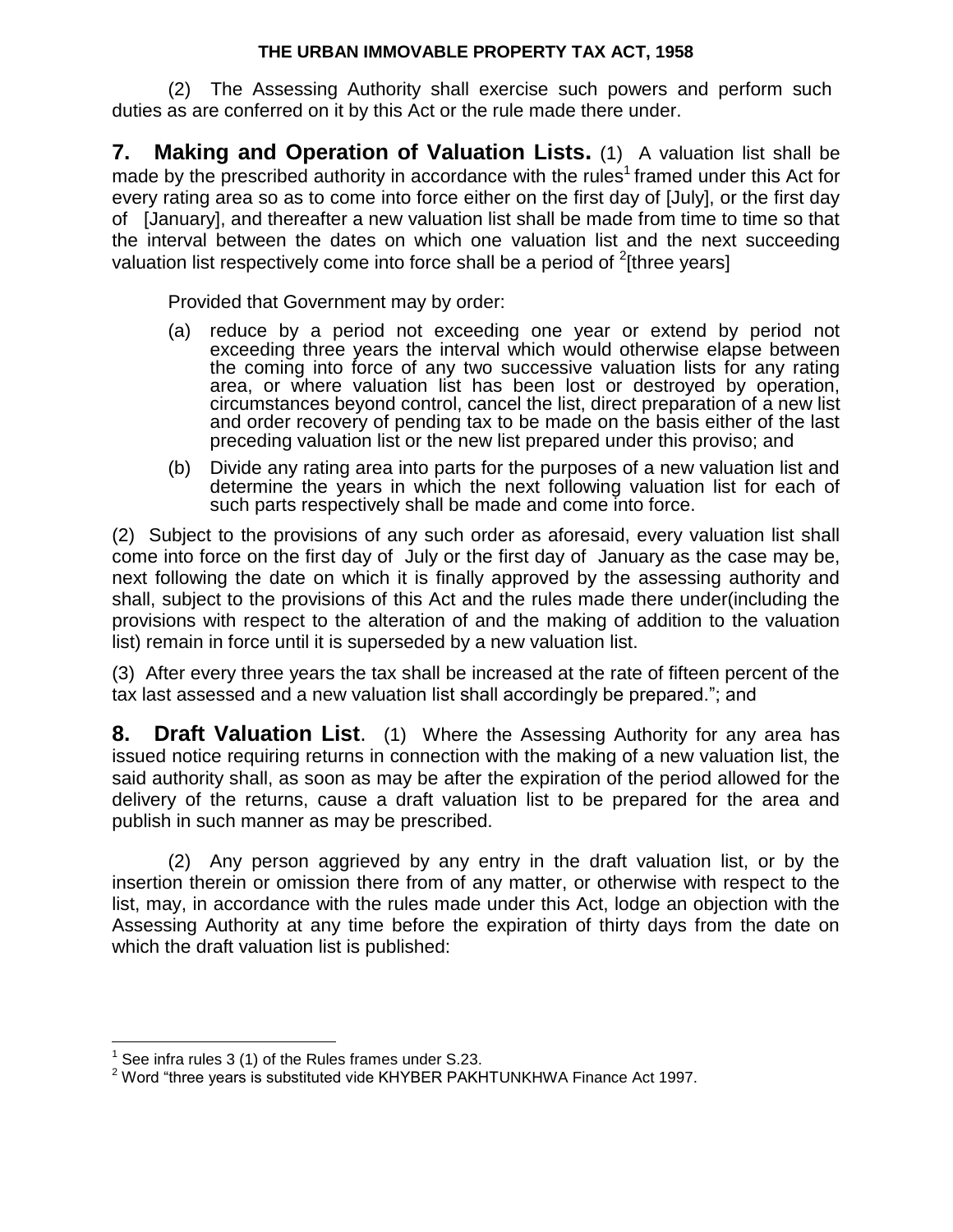<sup>1</sup>[Provided that in special circumstances the Commissioner may, by notification, extend the period to a maximum of sixty days.]

**9. Amendment of Current Valuation List**. Subject to such rules, if any, as the Government may think fit to make in this behalf, the assessing authority may at any time make such amendments in a valuation list as appear to it to be necessary in order to bring the list into accord with existing circumstances and in particular may:

- (a) correct any clerical or arithmetical error in the list;
- (b) correct any erroneous insertion or omission or any misdescription;

(c) make such additions to or correction in the list as appears to the authority to be necessary by reasons of:

- (i) a new building being erected after the completion of t valuation list;
- (ii) a building included in the valuation list being destroyed substantially damaged or altered since its value was last previously determined; and
- (iii) any change in the ownership or use of any building or land:

Provided that not less than fourteen days before making any such amendment in the valuation list for the time being in force, other than the correction of a clerical or arithmetical error, or the correction of an erroneous insertion, omission or misdescription, the Assessing Authority shall send notice of the proposed amendment to the owner of the building or land shall also consider any objection thereto which may be made by him.

**10. Appeal and Revision.—** (1) Any person aggrieved by order of the appropriate authority upon an objection made before that authority under sections 8, 9,  $^{2}[14]$  or 15 may appeal against such order, at any time before the expiration of thirty days from the date of such order, to the Collector of the District in which the building or land to which the objection related is situated, or to such other officer as the Government may, by notification, appoint in this behalf.

 $3$ [(1A) Any person aggrieved by any entry in the valuation list' prepared under section 7, or by the insertion therein or omission there from of any matter, or otherwise with respect to the list may, within sixty days of the date on which the list is to come into force prefer an appeal in respect of such entry or matter, to the Collector or to such other officer as the Government may, by notification, appoint in this behalf.]

(2) The Commissioner or such officer, as may be appointed by the Government by notification in this behalf, may on his own motion at any time, or on application made within a period of one year from the date of the taking of any proceedings or passing of any order by an authority subordinate to the Commissioner call for and examine the

 $1$  Added by W.P. Ord XXVII of 1963.

 $2$  Added by W.P. Ord XXVIII of 1963.

<sup>&</sup>lt;sup>3</sup> Added by W.P. Ord XXV of 1962.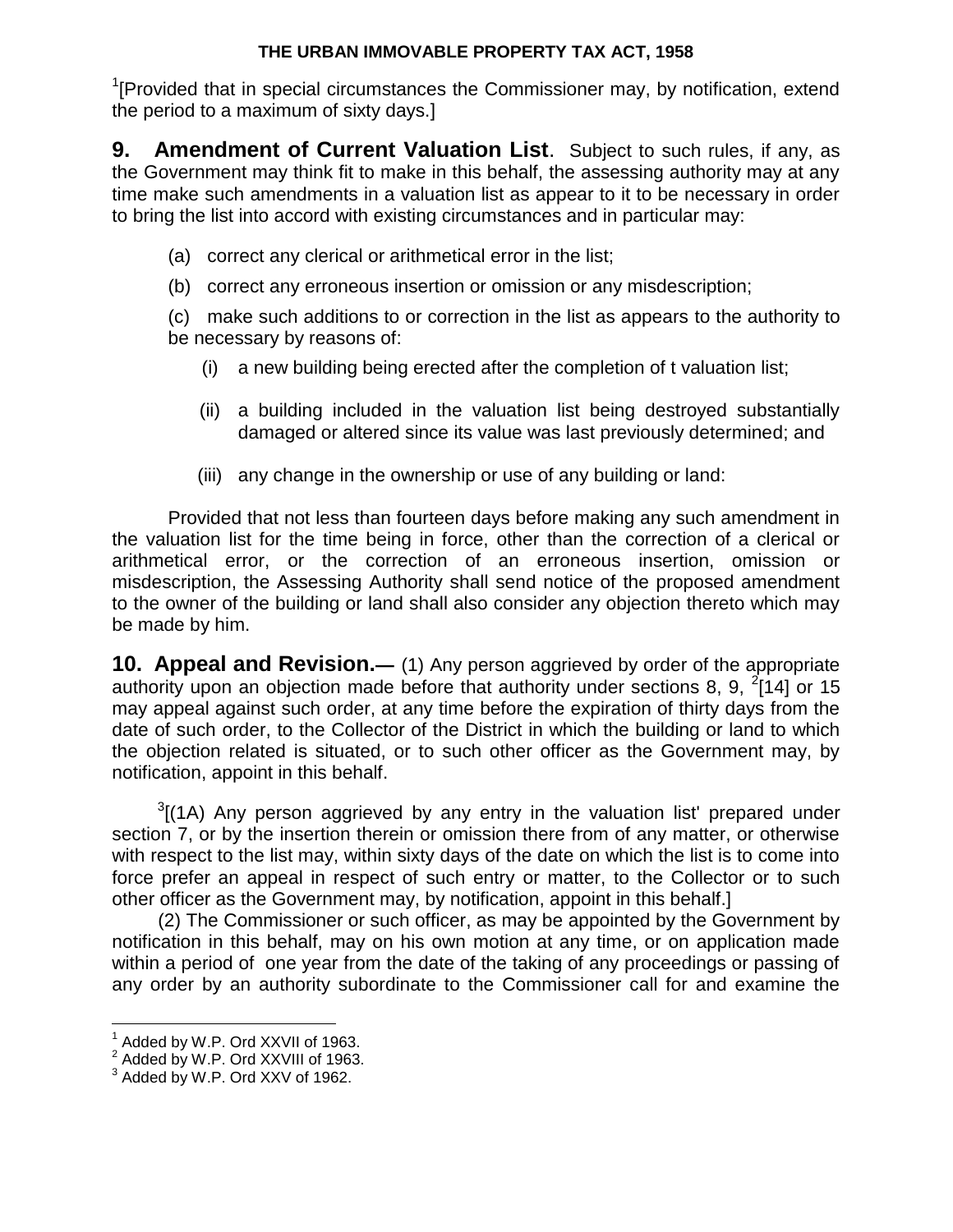record of the proceedings or the order for the purpose of satisfying himself as to the legality or propriety of the same and may pass such order in reference thereto as he may consider fit.

**11. Tax to be Levied Notwithstanding Appeal.—** The tax shall be levied in accordance with the valuation list in force for the time being and shall be collected and be recoverable notwithstanding any appeal which may be pending with respect to that list.

**12. Tax When Payable.—** The tax shall be payable half yearly by such dates as may be prescribed:

 $1$ [Provided that Government may, by notification, direct in any rating area:—

(i) the tax shall be paid yearly;

(ii) the tax for any specified period shall be paid separately].

**13. Collection of Tax.—** The tax shall be paid to such person or authority and in such manner as the Government may prescribe.

**14. Recovery of Tax From Tenants.—** Where the tax due from any person on account of any building or land is in arrears, it shall be lawful for the prescribed authority to serve upon any person paying rent in respect of that building or land, or any part thereof, to the person from whom the arrears are due, a notice stating the amount o such arrears of tax and requiring all future payments of rent (whether the same have already accrued due or not) by the person paying the rent to be made direct to the prescribed authority until such arrears shall have been duly paid, and such notice shall operate to transfer to the prescribed authority the right to recover, receive and give a discharge for such rent. If the person paying rent willfully fails or neglects to comply with the notice aforementioned, the prescribed authority may, after giving him an opportunity of being heard, proceed against him as it would have proceeded under the provisions of this Act against the owner of the building or land in respect of which the tax is in arrears.

**15. Penalty for default in payment.—** (1) If any person on being served with such notice as may be prescribed fails to pay within the period specified in the notice any amount due from him on account of the tax, the prescribed authority may recover from him as penalty a sum not exceeding the amount of the tax so unpaid, in addition to the amount of the tax payable by him.

(2) No such penalty shall be imposed unless the prescribed authority is satisfied that the person liable to pay the tax has willfully failed to pay the same.

**16. Recovery of unpaid dues.**— (1) If any sum due on account of the tax levied under section 3 or a penalty imposed under this Act is not paid within the time allowed for its payment and the person from whom it is due does not show cause to the satisfaction of the Collector or any other person authorized by him why he should not

 $\overline{a}$  $^1$  Subs. by W.P. Ord. XXVIII of 1963.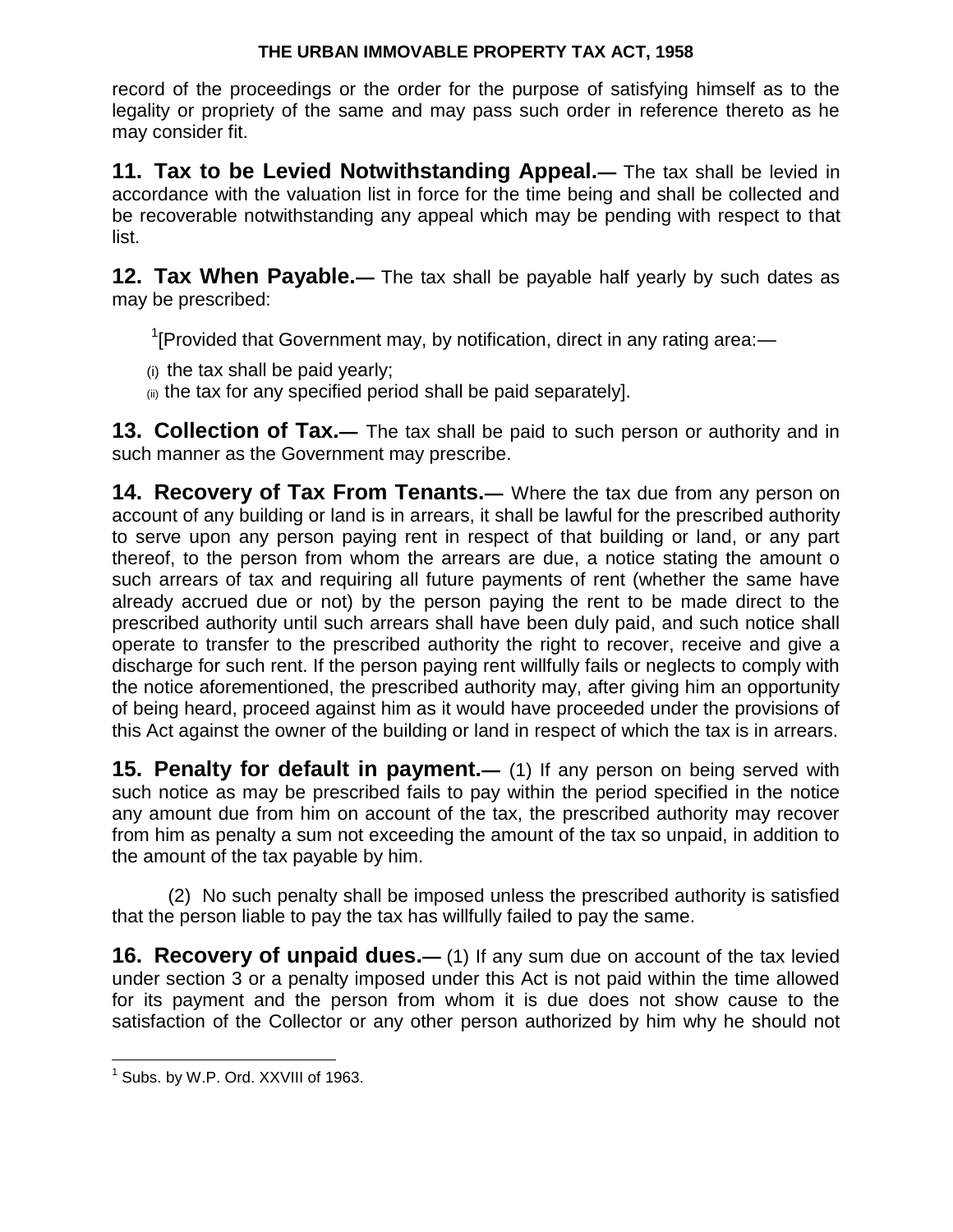pay the same, such sum (inclusive of all costs of recovery) may be recovered under a warrant in the prescribed form or in a form to the like effect to be signed by the Collector.

(i) by distress or sale of the movable property belonging to such person; or

(ii) by attachment and sale of the immovable property belonging to him.

The warrant may be addressed to an officer of the Excise and Taxation Department for execution, and in executing it he may obtain such assistance from other servants of the Department as he may consider necessary.

(2) Notwithstanding anything contained in sub-section (1) any sum on account of the tax levied or penalty imposed under this Act remaining unrecovered shall be recoverable as arrears of land revenue.

(3) Notwithstanding anything contained in any law and notwithstanding any rights arising out of any contract or otherwise whatsoever, any sum due on account of the tax levied under section 3 or as a penalty imposed under this Act in respect of any building or land, shall, subject to the prior payment of the land revenue, if any, due to the Government thereon, be a first charge upon such building or land and upon the movable property, if any, if found within or upon such building or land belonging to the person liable for such tax or penalty.

**17. Remuneration of local authority—** When the tax is collected by any local authority such local authority shall be entitled to such remuneration on account of the cost of collection as may be prescribed*.*

**18. Power of assessing authority to require returns for valuation list.**— (1) In every case where a new valuation list is intended to be made for any rating area, the assessing authority shall give public notice of such intention in such manner as may be prescribed, and may serve a notice on the owner, occupier or lessee of any building or land in the said area, or on any one of them, requiring him, or them, to make a return containing such particulars, as may be prescribed.

(2) Every person on whom a notice to make a return is served in pursuance of the provisions of this section shall, within thirty days of the date of the service of the notice, make a return in such form as is required by the notice, and deliver it in the manner so required to the assessing authority.

(3) If any person on whom such notice has been served fails within the required period to submit such return, the assessing authority may proceed to value such property in such manner as it deems fit.

**19. Powers of assessing authority to require returns at any time.—** If the assessing authority at any time desires any person, who is the owner, lessee or occupier of any building or land wholly or partly within the rating area, to make a return with respect to any of the matters regarding which return may be prescribed, it may serve a notice on that person requiring the return, and that person shall, within thirty days from the service of the notice send the required return to the assessing authority: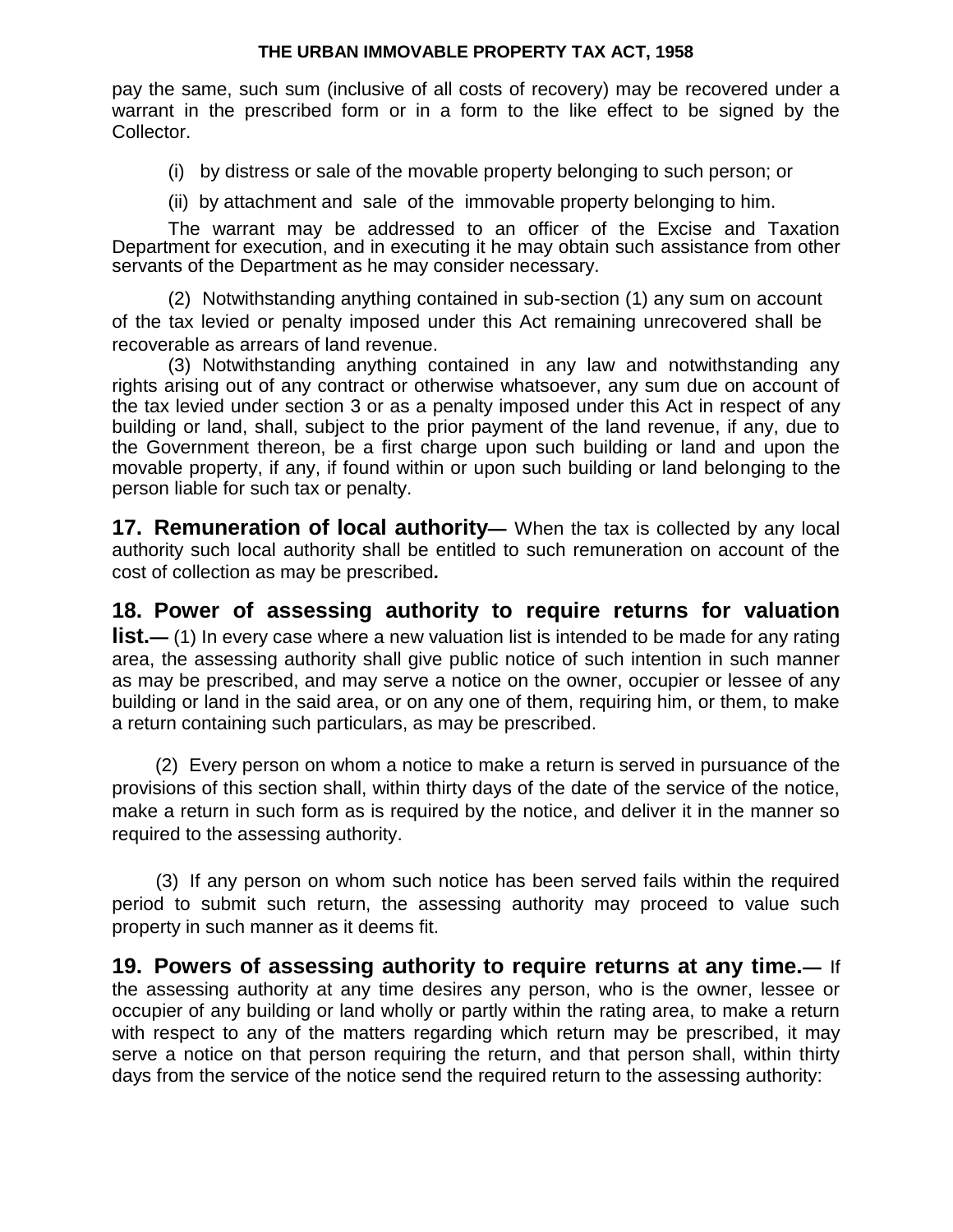Provided that the assessing authority may, in its discretion, extend the period for the delivery of any such return.

## **COMMENTARY**

"Land" includes agricultural and waste or vacant land. The word "land" in its ordinary meaning includes agricultural and waste or vacant land. The Act appears to include this sort of land in its ambit. A Rating Area may be carved out and be specified, including in it agricultural and waste land, other than a building site in an urban area, and taxed under the Act. Its annual value for the purpose of this Act may be ascertained and fixed under its provisions. Thus an agricultural land may be the subject of Income Tax and also under this Act unless exempted under this Act or the former Act. This Act does not appear to exclude it. The only decision under the repealed Punjab Urban Immovable Property Tax Act, 1940, in Letters Patent Appeal and appeal to Federal Court related to agricultural land but no question was raised that the Act was inapplicable to such land.

**20. Valuation list not to be rendered invalid by certain failures or omissions.**— Any failure on the part of the assessing authority to complete any proceedings with respect to the preparation of a valuation list within the time required by this Act or the rules made thereunder, or the omission from a valuation list of any matters required by the rules to be included therein shall not, of itself, render the list invalid.

**21. Assessing authorities, officers and servants to be deemed public servants.**— Every assessing authority and every officer working under the orders of such authority for the purposes of this Act, shall be deemed to be a public servant within the meaning of section 21 of the Pakistan Penal Code.

**22. Exclusion of jurisdiction Civil Courts.—** No civil Court shall have jurisdiction in any matter which the Government or an assessing authority or any officer or servant is empowered by this Act pr the rules made thereunder to dispose of, or take cognizance of the manner in which the Government, or any assessing authority, officer or servant exercise any powers vested in it or him by or under this Act or the rules made thereunder**.**

**23. Power to make rules.** — (1) The Government may make "Rules<sup>1</sup> for carrying out the purposes of this Act.

(2) Without prejudice to the generality of the foregoing provisions such rules may provide for any or all of the following matters, namely:—

> (a) the appointment, powers and duties of assessing authorities and other provisions with respect to such authorities;

 $\overline{a}$  $1$  For Urban Immovable Property Tax Rules, 1958, see p.53. infra.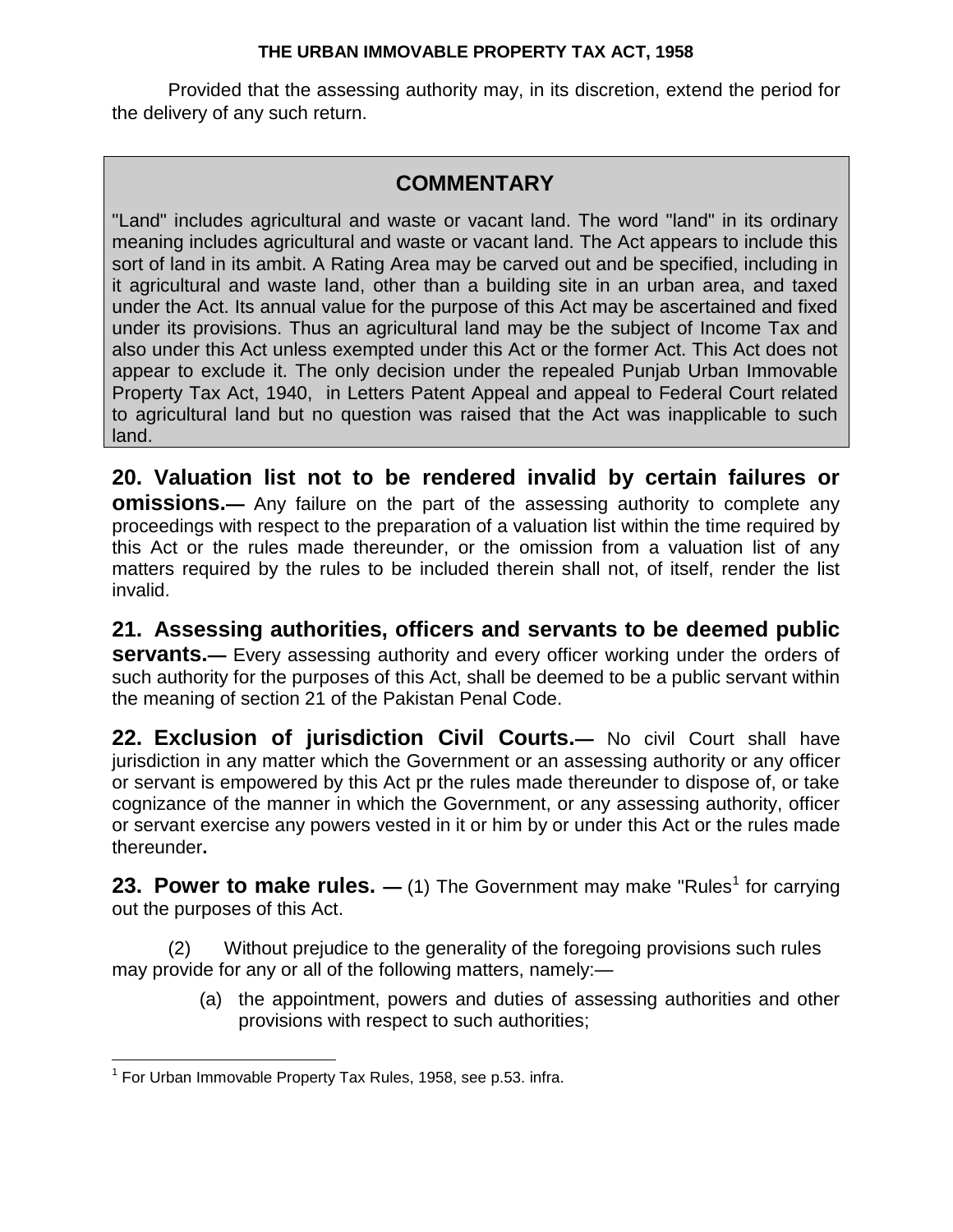- (b) the placing of identification marks on, and entry into or upon, any building or land;
- (c) the preparation and publication of valuation lists, including publication and inspection of draft valuation lists, notices of objections and hearing of objections and other matters incidental thereto;
- (d) the practice and procedure to be followed or and in connection with appeals, including: —
	- (i) notice of appeals;
	- (ii) prescription of scales of costs;
	- (iii) prescription of fees to be charged in connection with appeals;
- (e) the prescription of the form of any notice, valuation list, statement, return, or other document, whatsoever which is required or authorized to be used under or for the purposes of this Act;
- (f) the mode of service of any notice, order or document required or authorized to be served;
- (g) the inspection and taking copies of and extracts from any draft, valuation list, valuation list, notice of objections, proposal for amendment to the valuation list, notice of appeal valuation made by valuer, and fees for such inspection or copies;
- (h) the appointment of valuers to advise or assist in connection with the valuation of buildings or lands and their powers and duties;
- (i) the time at and the manner in which the amount of tax shall be paid to the Government;
- (j) the portion of the tax to be refunded or remitted and the manner in which and the conditions subject to which such refund or remission may be granted;
- (k) the prescription of fees to be charged in connection with any application made under this Act or the rules made thereunder;
- (l) any matter which is required by this Act to be prescribed.

(3) In making any rules under sub-sections (1) and (2) (Government may direct that the prescribed authority may impose a penalty not exceeding two hundred rupees on a person who is guilty of a breach of the provisions thereof.

(4) Rules made under this section shall be laid before the provincial Assembly of <sup>1</sup>[Khyber Pakhtunkhwa] as soon as may be after they are made.

**24. Repeal and saving.—** (1) The Khyber Pakhtunkhwa Urban Immovable Property Tax Act, 1948, are hereby repealed.

 $\overline{a}$ <sup>1</sup> Substituted for West Pakistan by KHYBER PAKHTUNKHWA Ordinance, IV of 1975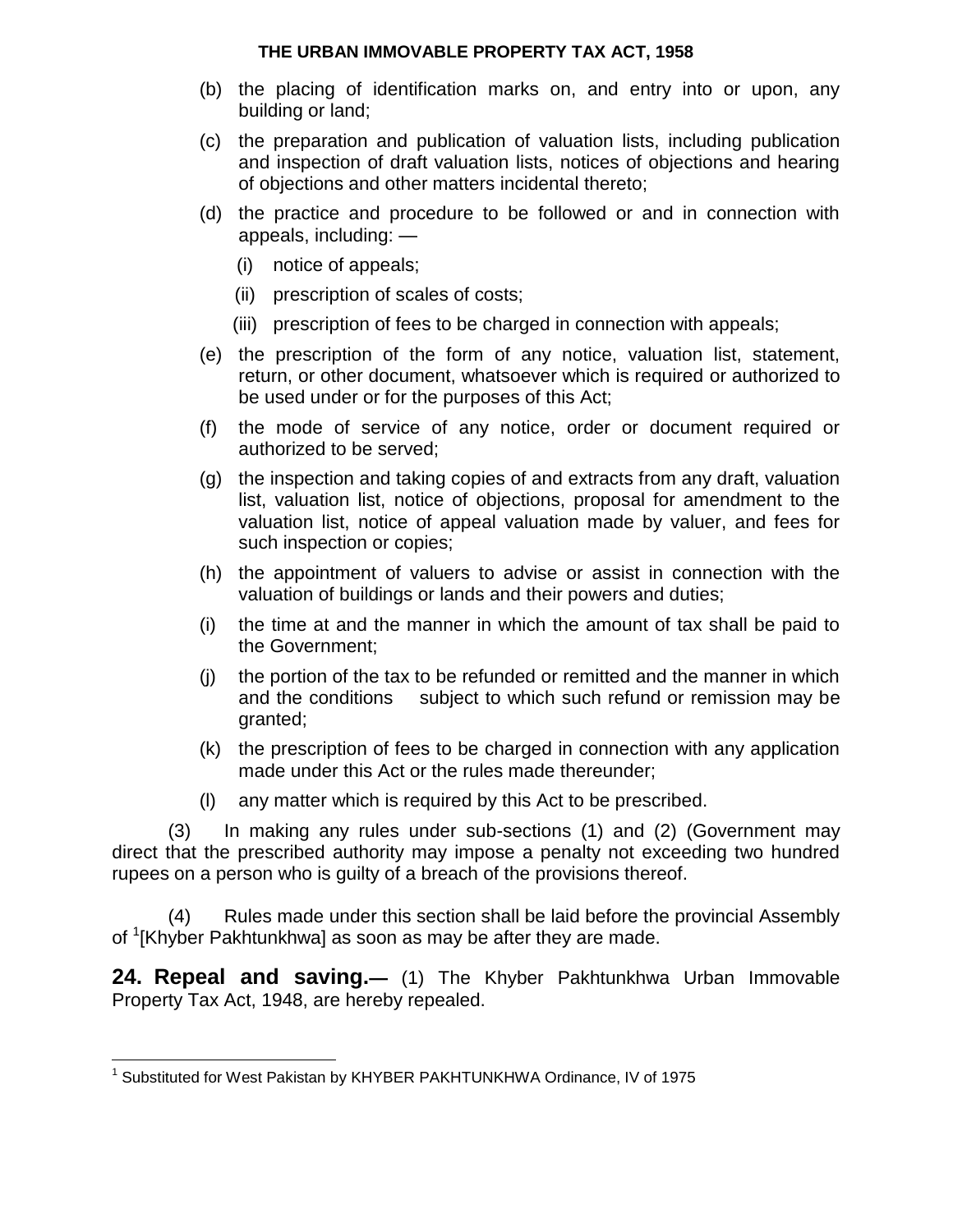(2) Notwithstanding the repeal of the Acts mentioned in subsection (1), everything done, action taken, obligation, liability, penalty or punishment incurred, inquiry or proceeding commenced, officer appointed or person authorized, jurisdiction or power conferred, rule made and order or notification issued under any of the provisions of the said Acts, shall, if not inconsistent with the provisions of this Act, be continued, and so far as may be, be deemed to have been respectively done, taken incurred commenced, appointed authorized, conferred, made or issued under this Act.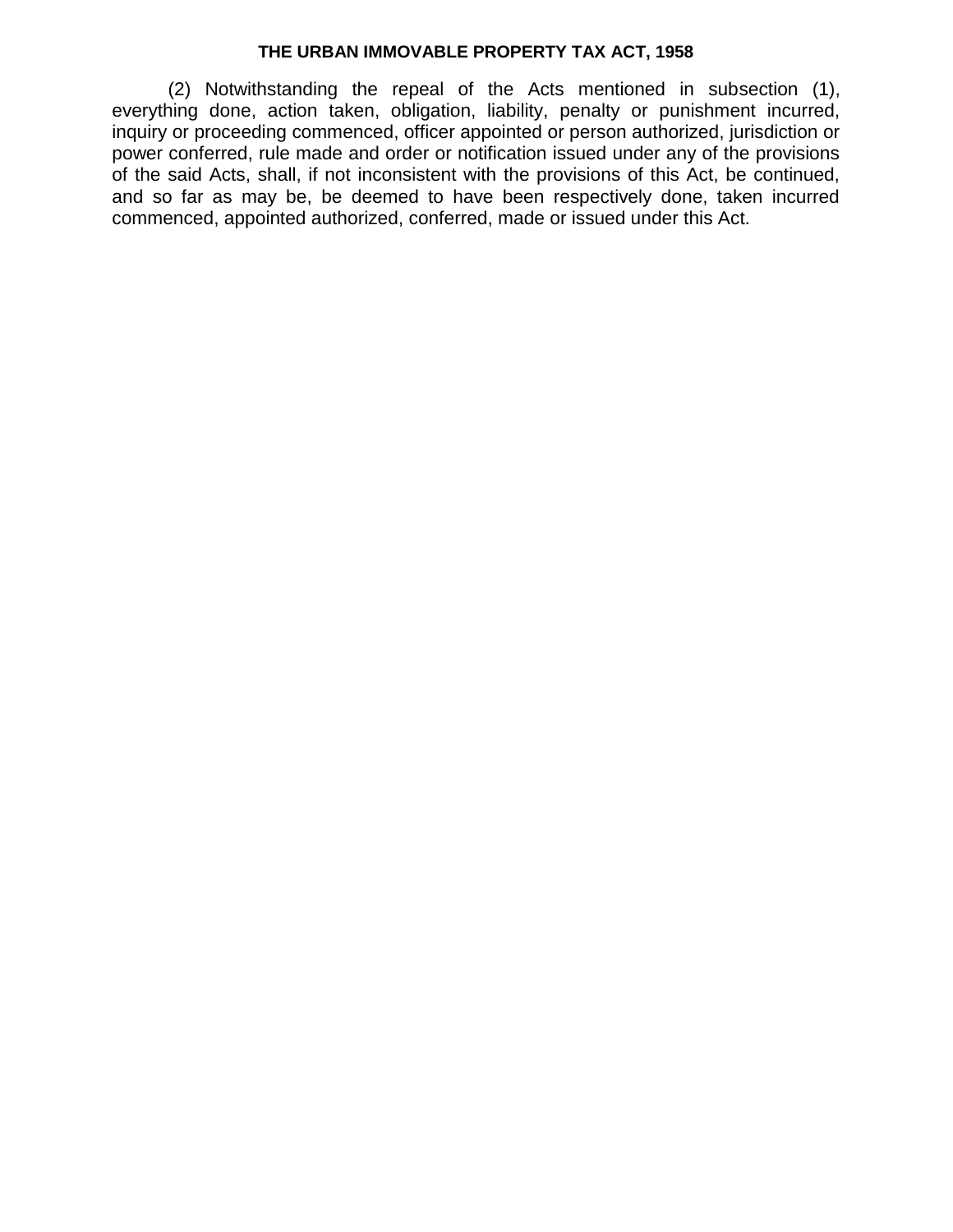## 1 **[SCHEDULE-I**

[See section 3(2)]

#### **PART 'A'**

| Sr.<br>No      | Category                                                           | Rate of tax for areas of Provincial<br>headquarter as notified by the<br>Government (per annum) |           | Rate of tax at Divisional<br>headquarters (per<br>annum) |            | Rate of tax in suburban<br>areas of Divisional<br>Headquarters (per<br>annum) |           | Rate of tax at District<br>Headquarters (per<br>annum) |           | Rate of tax at District<br>other than District<br>Headquarters (per<br>annum) |           |                         |
|----------------|--------------------------------------------------------------------|-------------------------------------------------------------------------------------------------|-----------|----------------------------------------------------------|------------|-------------------------------------------------------------------------------|-----------|--------------------------------------------------------|-----------|-------------------------------------------------------------------------------|-----------|-------------------------|
|                |                                                                    | A                                                                                               | B         | C                                                        | Townships  | Other than<br>Townships                                                       | Townships | Other than<br>Townships                                | Townships | Other than<br>Townships                                                       | Townships | Other than<br>Townships |
|                | Up to 5<br>Marlas (other<br>than self<br>occupied)                 | Rs.1000/-                                                                                       | Rs.900/-  | Rs.750/-                                                 | Rs.900/-   | Rs.750/-                                                                      | Rs.500/-  | Rs.325/-                                               | Rs.400/-  | Rs.300/-                                                                      | Rs.200/-  | Rs.150/-                |
| $\overline{2}$ | Exceeding 5<br>Marlas but<br>not<br>exceeding 10<br>Marlas         | Rs.1700/-                                                                                       | Rs.1600/- | Rs.1500/-                                                | Rs.1600/-  | Rs.1500/-                                                                     | Rs.900/-  | Rs.750/-                                               | Rs.800/-  | Rs.750/-                                                                      | Rs.600/-  | Rs.500/-                |
| 3              | Exceeding 10<br>Marlas but<br>not<br>exceeding 15<br><b>Marlas</b> | Rs.2200/-                                                                                       | Rs.2100/- | Rs.2000/-                                                | Rs.2100/-  | Rs.2000/-                                                                     | Rs.1100/- | Rs.1000/-                                              | Rs.1100/- | Rs.1000/-                                                                     | Rs.600/-  | Rs.500/-                |
| 4              | Exceeding 15<br>Marlas but<br>not<br>exceeding 20<br>Marlas        | Rs.3300/-                                                                                       | Rs.3200/- | Rs.3000/-                                                | Rs.3200/-  | Rs.3000/-                                                                     | Rs.1700/- | Rs.1500/-                                              | Rs.1700/- | Rs.1500/-                                                                     | Rs.900/-  | Rs.750/-                |
| 5              | Exceeding 20<br>Marlas but<br>not<br>exceeding 40<br><b>Marlas</b> | Rs.7400/-                                                                                       | Rs.7200/- | Rs.7000/-                                                | Rs.7200/-  | Rs.7000/-                                                                     | Rs.3700/- | Rs.3500/-                                              | Rs.2700/- | Rs.2500/-                                                                     | Rs.2000/- | Rs.1750/-               |
| 6              | Exceeding 40<br>Marlas                                             | Rs.10600<br>$\frac{1}{2}$                                                                       | Rs.10300/ | Rs.10000/-                                               | Rs.10300/- | Rs.10000/-                                                                    | Rs.6300/- | Rs.6000/-                                              | Rs.5200/- | Rs.5000/-                                                                     | Rs.4000/- | Rs.3500/-               |

 1 Substituted vide Khyber Pakhtunkhwa Finance Act 2011 (Khyber Pakhtunkhwa Act No.XIII of 2011)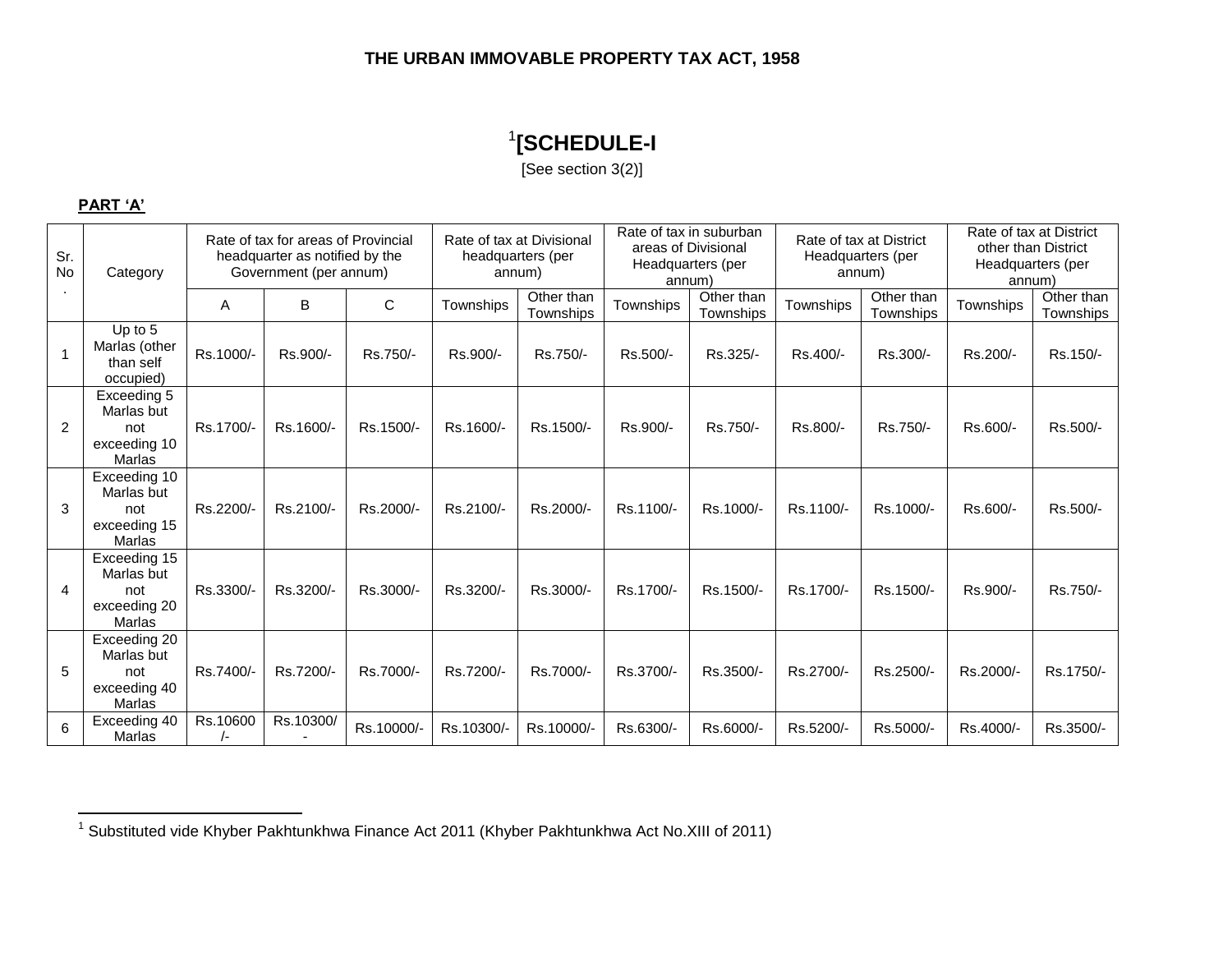### **PART 'B'**

Buildings acquired for the use by Government, Semi-Government, Non Governmental Organizations, Development Financial Institutions, private commercial organizations, guest houses, hostels or by Banks shall be assessed and taxed twenty percent of the actual annual rent. In case buildings other than those exempted under section 4 of the Act, which are owned and occupied by such organizations, tax shall be levied on the assessed annual rental value of such buildings on the rate prescribed hereinbefore.

### **PART 'C'**

Tax on properties let out on rent, lease or other arrangement and not in use of their registered owners will be double of the above, except for the category-1 (upto 5 marlas).

**Explanation:** Categorization of area in Provincial Headquarter into Category "A", "B" or "C" shall be by way of notification by the Local Government & Rural Development Department, to be notified from time to time. In Divisional and District Head Quarters, Townships are approved Townships and include those areas, which are declared so by Local Government & Rural Development Department from time to time.]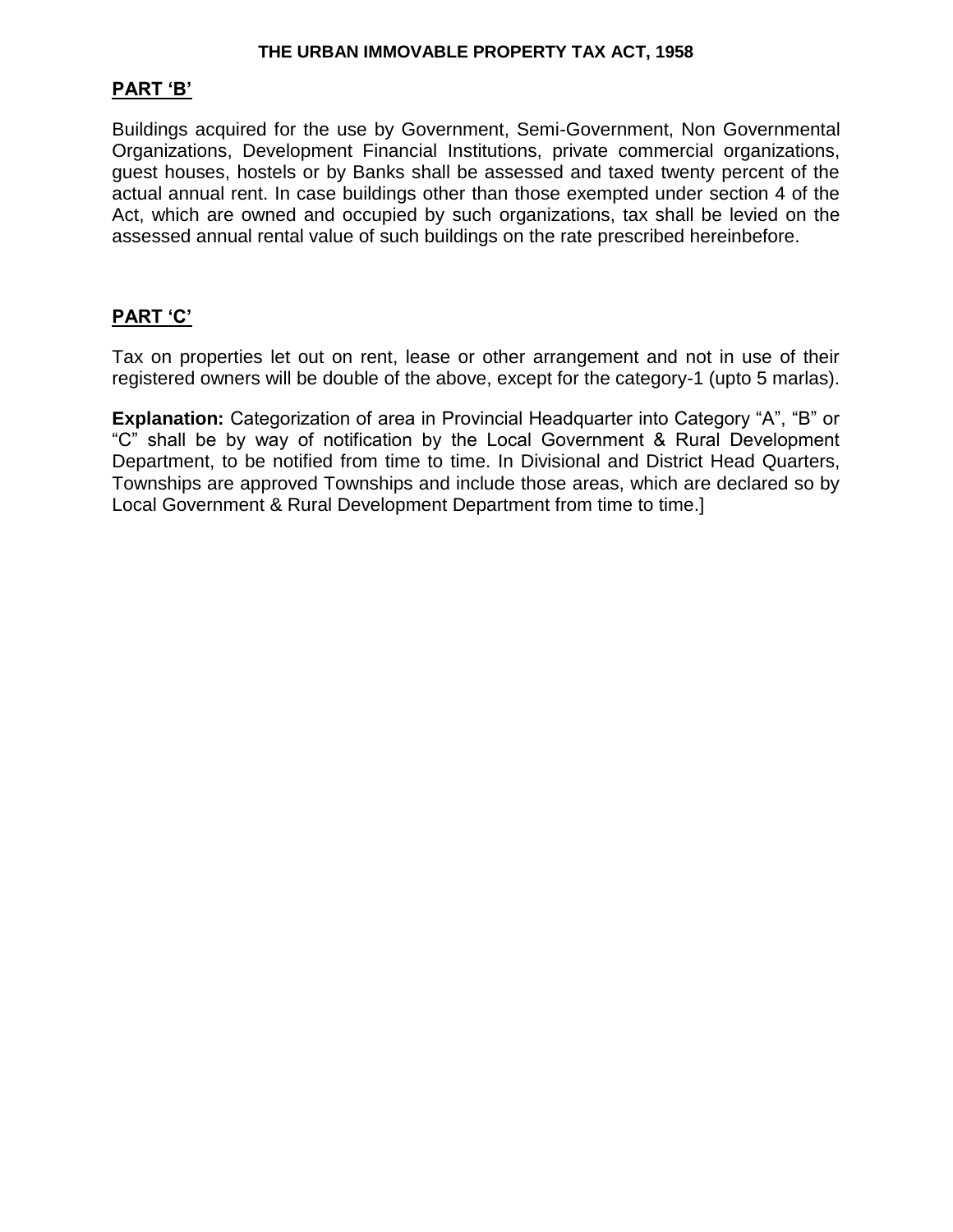# **<sup>28</sup>[SCHEDULE-II]**

# **[See section 3(2)]**

- 1. The commercial areas shall be divided into five localities namely A1, A, B, C and D, depending on the area and the business being carried therein.
- 2. The "A1 and A" localities shall, for the time being, be defined in Provincial Capital.
- 3. The locality factors as worked out for computing the tax are- (a) For A1 locality. Twelve (located within 100 yards of either sides of the

Main road of Peshawar).

| <b>Nine</b>  |
|--------------|
| Seven        |
| Five         |
| <b>Three</b> |
|              |

- 4. The above factors are for the Provincial Headquarter, that is for Peshawar. There shall be a rebate of 30% on the total tax calculated on the basis of the above factor value in respect of former Divisional Headquarters and 50% rebate on the total tax so calculated in respect of all other rating areas.
- 5. The tax shall be calculated as under:
	- a. area in square yards;
	- b. covered area in square feet; provided that open sheds in the commercial units shall be counted as one half of its total measurements, while calculating the covered area; and
	- c. (a)  $+$  (b) multiplied by the locality factor.
- 6. For educational Institutions:

- a. The tax shall be calculated on the basis of covered area only. The area of the plot as required per item 5(a) above shall not be taken for computing the tax. This is to encourage the institutions in providing sports and other recreational facilities to their students; and
- b. The tax calculated on the basis of (a) above shall get a special thirty percent rebate, being provided to all the educational institutions.
- 7. Petrol pumps and CNG Stations with convenience store shall be charged at flat rate of Rs.10,000/- and those without store at Rs. 5,000/- per annum.

 $^{28}$  Substituted vide Khyber Pakhtunkhwa Finance Act 2011 (Khyber Pakhtunkhwa Act No. XIII of 2011)